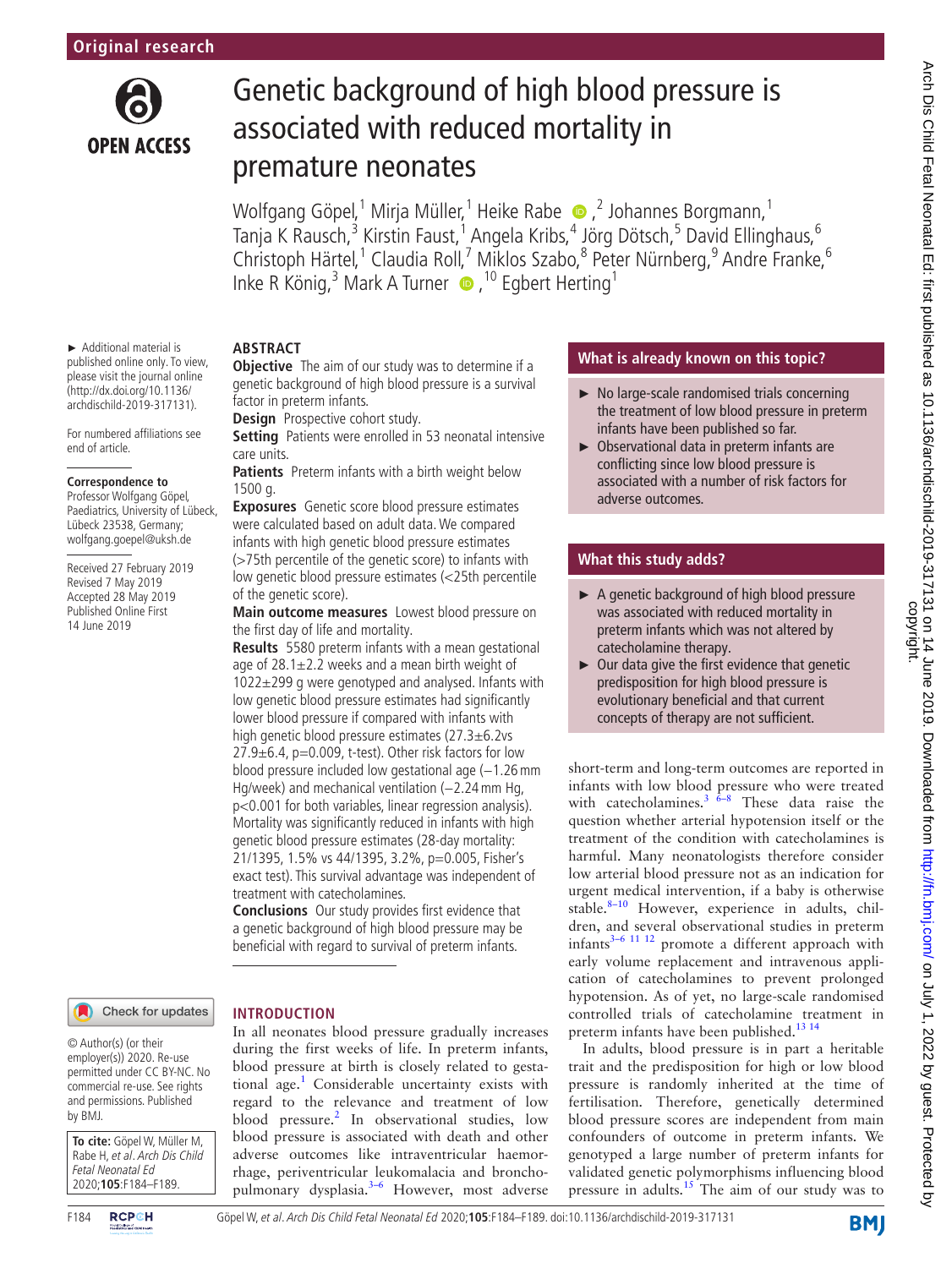determine if a genetic background of high blood pressure is a survival factor in preterm infants.

#### **Methods**

#### **Study design and participants**

The German Neonatal Network (GNN) collected data in a prospective cohort study. Preterm infants with a birth weight below 1500 g who were admitted to one of the participating study centres were eligible. After informed parental consent, a predefined clinical data set was recorded for each patient. Data quality was ensured by regular onsite monitoring of participating centres. All data were entered in a database by health record administrators at the main GNN office at the University of Lübeck, Germany.

Infants were selected for genetic analysis if chip genotyping data were available and if their maternal descent was European. In multiples, only one infant per twin pair or triplet was selected for the genetic analysis by using the random generator of the 'R' statistical computing software. We furthermore excluded infants without recorded lowest blood pressure data on the first day of life and infants with a gestational age above  $31+6$  weeks at birth. All selected infants were enrolled in the GNN between 2009 and 2016. Details of patient selection are given in online [supplemen](https://dx.doi.org/10.1136/archdischild-2019-317131)[tary figure 1.](https://dx.doi.org/10.1136/archdischild-2019-317131)

#### **Exposures**

Published risk factors for low blood pressure in preterm infants include low gestational age, lack of antenatal administration of steroids, mechanical ventilation, multiple birth, emergency caesarean section and 5min APGAR score below 7.[4 16](#page-5-6) We analysed the effect of these factors on the lowest mean blood pressure levels on day 1 in a linear regression analysis and included the individual gsBP of each infant as a continuous covariate.

Delayed cord clamping and cord milking is also associated with higher blood pressure<sup>16</sup> and reduces mortality in preterm infants, $17$  but was not recorded in the GNN on an individual basis. Therefore, the effect of late cord clamping and cord milking could not be assessed in our study. However, due to sitespecific questionnaires we know that about 90% of all newborn intensive care units participating in the GNN do either late cord clamping or cord milking or both.

Birth weight, sex and small for gestational age status (defined as birth weight  $\langle 10$ th percentile)<sup>18</sup> are reported as descriptive data.

#### **Genotyping**

Umbilical cord tissue of participating infants was collected after birth and stored at −20°C until transfer to the University of Lübeck. DNA was extracted by standard procedures (Gentra Puregene Tissue Kit, Qiagen, Hilden, Germany). Chip genotyping was done by the Cologne Center for Genomics using 'Axiom CEU' (Affymetrix, Santa Clara, California, USA) or the Institute of Clinical Molecular Biology Kiel using 'Global Screening Array (GSA)' (Illumina, San Diego, California, USA). After chip genotyping of approximately 500000 single nucleotide polymorphisms (SNPs) per infant, additional SNPs were imputed. After imputation and quality control, validated SNPs associated with blood pressure in European adults (n=267) were selected.<sup>[15](#page-5-5)</sup> Fourteen SNPs were not available in the Axiom-CEU datasets and 16 in the GSA datasets. Two hundred thirty-seven SNPs were available in both datasets and used for this analysis. Many SNPs associated with blood pressure in adults are located close to genes which are expressed in venous or arterial

vessels. Expression in cardiopulmonary tissue was less frequently observed.<sup>[15](#page-5-5)</sup> Details of selected and excluded SNPs are given in online [supplementary table 1.](https://dx.doi.org/10.1136/archdischild-2019-317131) Genetic score blood pressure (gsBP) was calculated based on adult beta estimates according to reference 15 by: gsBP=(gsBP diastolic+gsBPsystolic)/2. An example how gsBP scores in preterm infants were calculated is given in online [supplementary table 1.](https://dx.doi.org/10.1136/archdischild-2019-317131)

If groups of adults are compared, differences in cumulated beta estimates are closely linked to differences in mean blood pressure (in mm Hg).[15](#page-5-5) Since mean blood pressure in preterm infants is much lower than in adults, we expected that adult beta estimates will not reflect differences in preterm infants (in mm Hg). Therefore, we compared infants with low genetic beta estimates ( $\text{gsBP}$  <P25) with infants with high genetic beta estimates  $(gsBP > P75)$ . Data of infants with intermediate beta estimates (P25–P75) are given as descriptive data only.

#### **Outcomes**

The only blood pressure recorded in the GNN dataset is the lowest mean blood pressure on the first day of life.<sup>4</sup> We compared measured lowest mean blood pressure on the first day of life between infants with low and high genetic beta estimates for blood pressure.

According to our previous publication,<sup>[4](#page-5-6)</sup> we selected all-cause mortality during the stay in the hospital as the primary end point of our analysis. We also analysed neonatal mortality (within the first 28 days of life). Common complications of premature birth were analysed as secondary end points. Intraventricular haemorrhage (IVH) was defined as localised bleeding in the germinal matrix (grade I), blood filling up to 50% of a ventricle (grade II), blood filling >50% of a ventricle (grade III) and IVH of any stage with additional periventricular haemorrhagic infarction (grade IV) according to Papile *et al*. [19](#page-5-10) Periventricular leukomalacia (PVL) was defined as parenchymal cystic lesions in the periventricular region. Bronchopulmonary dysplasia (BPD) was defined as need of oxygen or respiratory support (continuous positive airway pressure or mechanical ventilation) at 36+0 weeks postmenstrual gestational age. Sepsis was defined as blood culture-proven sepsis with at least two clinical signs. Necrotising enterocolitis was defined as necrotising intestinal inflammation requiring surgery. Retinopathy of prematurity (ROP) was defined as ROP requiring treatment. Persistent ductus arteriosus (PDA) was defined as surgical closure of PDA. Missing data were not imputed.

### **Statistics**

Data were analysed with SPSS statistics V.25.0 (IBM, New York, USA). The type I error level was set to 0.05. All p values given are two-sided. To test for group differences, we compared infants with low genetic blood pressure estimates  $(**P**25)$  and infants with high genetic blood pressure estimates by Fisher's exact test and t-test. To estimate the direct effect of the adult genetic risk score beta estimates on preterm infant blood pressure, we entered crude genetic risk scores beta estimates of preterm infants in a linear regression model including gestational age, lack of antenatal administration of steroids, mechanical ventilation, multiple birth, emergency caesarean section and 5min APGAR score below 7.

### **Results**

A total number of 5580 infants were available for gsBP analysis (see online [supplementary figure 1](https://dx.doi.org/10.1136/archdischild-2019-317131)). Preterm infant effect allele frequencies for individual SNPs are given in online [supplementary](https://dx.doi.org/10.1136/archdischild-2019-317131)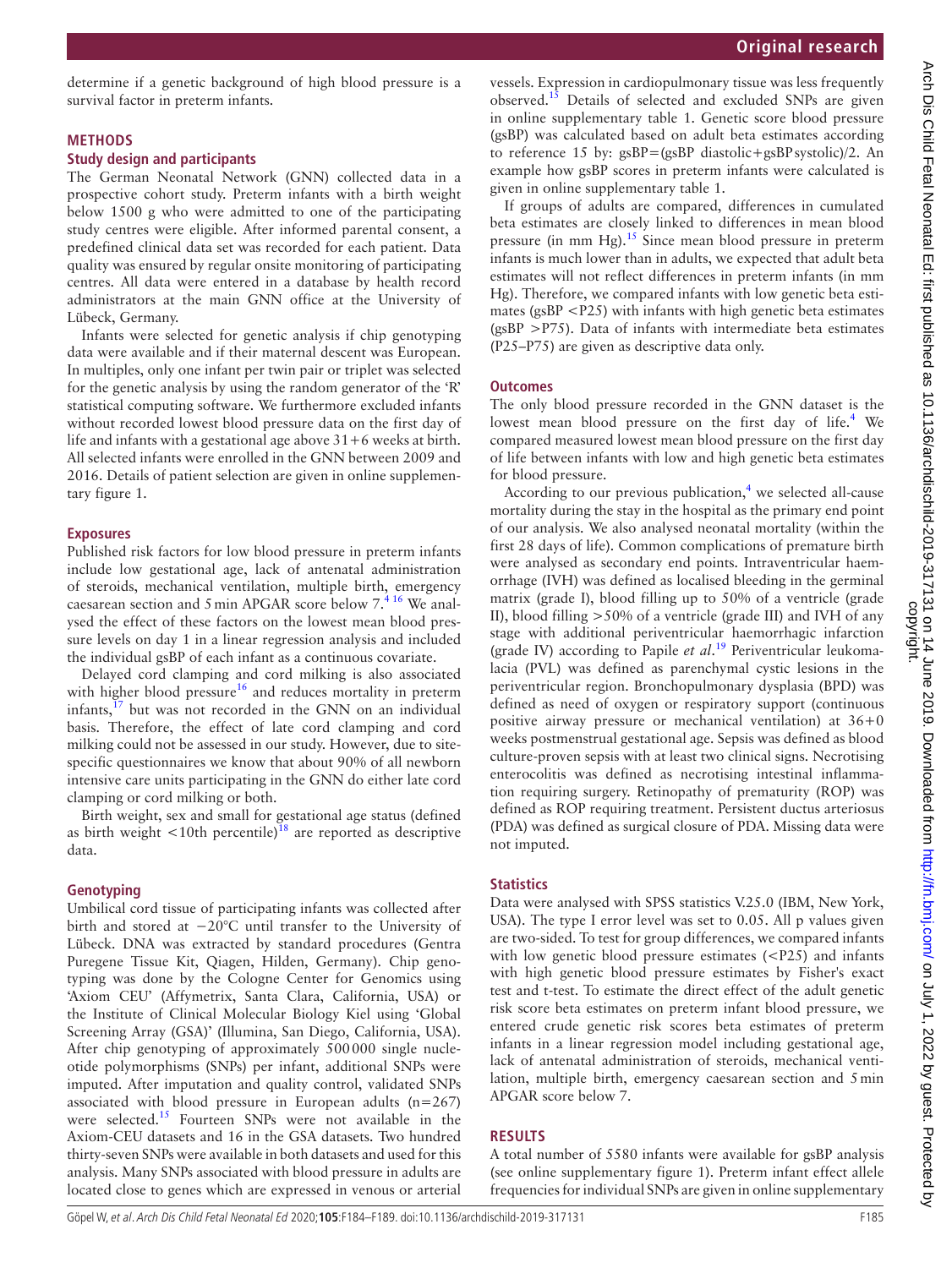<span id="page-2-0"></span>

|                                                             | gsBP                                     |                                                   |                                       |          |  |
|-------------------------------------------------------------|------------------------------------------|---------------------------------------------------|---------------------------------------|----------|--|
|                                                             | Low<br>(<25th percentile),<br>$n = 1395$ | Intermediate<br>(25th-75th percentile),<br>n=2790 | High<br>(>75th percentile),<br>n=1395 | P value* |  |
| Gestational age (weeks)                                     | $28.0 \pm 2.2$                           | $28.2 \pm 2.2$                                    | $28.2 \pm 2.2$                        | 0.02     |  |
| Birth weight (g)                                            | $1021 + 291$                             | $1023 \pm 303$                                    | $1023 + 299$                          | 0.86     |  |
| Girls $(\% )$                                               | 46.7                                     | 47.8                                              | 47.2                                  | 0.85     |  |
| Multiple birth (%)                                          | 28.7                                     | 27.1                                              | 28.9                                  | 0.93     |  |
| Small for gestational age (%)                               | 11.1                                     | 12.8                                              | 12.7                                  | 0.22     |  |
| Lowest mean blood pressure on the first day of life (mm Hg) | $27.3 \pm 6.2$                           | $27.6 \pm 6.4$                                    | $27.9 + 6.4$                          | 0.009    |  |

\*Two-sided p value comparing groups with low vs high gsBP. Gestational age, birth weight and mean blood pressure are given as mean±SD and compared with t-test. Fisher's exact test was used to compare all other variables.

[table 1](https://dx.doi.org/10.1136/archdischild-2019-317131) and were very similar to adults. Cumulated beta coefficients and thresholds for gsBP quartiles are given in online [supplementary figure 2.](https://dx.doi.org/10.1136/archdischild-2019-317131) Clinical data for infants with different gsBP are given in [table](#page-2-0) 1. Mean gestational age was about 1day higher in infants with high gsBP if compared with infants with low gsBP. Infants with high gsBP had significantly higher mean blood pressure on the first day of life. However, the total effect of the genetic score on minimal blood pressure during the first 24hours in preterm infants was <1mm Hg.

To estimate the effects of clinical factors influencing blood pressure on the first day of life, we conducted a linear regression analysis ([table](#page-2-1) 2). Gestational age and mechanical ventilation were the strongest predictors of blood pressure on the first day of life. Antenatal treatment with steroids increased blood pressure. Multiple birth and emergency caesarean section were associated with reduced blood pressure. Blood pressure on the first day of life in preterm infants with different clinical risk profiles is given in online [supplementary table S2](https://dx.doi.org/10.1136/archdischild-2019-317131). Infants who were mechanically ventilated with one or more additional risk factors had lowest mean blood pressure values on the first day of life which were  $24.3 \pm 5.7$  mm Hg, although mean gestational age in this group was  $27.1 \pm 2.2$  weeks. More than 40% of these infants were treated with catecholamines during their stay in the hospital.

Adult gsBP was significantly associated with blood pressure in preterm infants on the first day of life, but the effect size was small. One mm Hg increase in adult gsBP was associated with a 0.06mm Hg increased blood pressure in preterm infants on the first day of life ([table](#page-2-1) 2). Treatment with catecholamines stratified to gsBP is given in online [supplementary table S3](https://dx.doi.org/10.1136/archdischild-2019-317131). Infants

with high gsBP received less epinephrine. No other differences were observed.

A significantly lower mortality rate was observed in infants with high gsBP. Forty of 1395 (2.9%) infants with high gsBP died compared with 63 of 1395 (4.5%) infants with low gsBP (p=0.027, OR 0.62, 95%CI 0.42 to 0.93, Fisher's exact test). This was in particular due to a reduced mortality within the first 28 days of life (high gsBP:  $1.5\%$  vs low gsBP 3.2%, p=0.005, OR 0.47, 95%CI 0.28 to 0.79, Fisher's exact test). Mortality stratified for catecholamine treatment and gsBP is given in [figure](#page-3-0) 1. Infants receiving catecholamines (n=1096) if compared with infants who were not treated with catecholamines had a 20-fold increased mortality within 28 days (9.9% vs 0.5%), and during the stay in the hospital (15.8% vs 0.8%). However, if stratified for gsBP, infants with a predisposition for high gsBP had significantly lower 28 days mortality rates even if treated with catecholamines [\(figure](#page-3-0) 1). In a logistic regression analysis with 28-day mortality as dependent variable, lower measured blood pressure on the first day of life and a genetic background of low blood pressure and treatment with catecholamines were associated with higher mortality rates [\(table](#page-3-1) 3).

Descriptive data for complications of premature birth are given in [table](#page-4-0) 4. Infants with high gsBP had lower rates of IVH and lower rates of surgery for PDA.

#### **Discussion**

The main finding of our study is a survival advantage of preterm infants with a genetic background of elevated adult blood pressure. Many of the clinical factors which were associated with

<span id="page-2-1"></span>

| Effect size of clinical and genetic factors influencing measured lowest mean blood pressure in preterm infants on the first day of life<br>Table 2 |                                     |                                                                                    |                                                                           |          |  |  |
|----------------------------------------------------------------------------------------------------------------------------------------------------|-------------------------------------|------------------------------------------------------------------------------------|---------------------------------------------------------------------------|----------|--|--|
| <b>Exposure</b>                                                                                                                                    | <b>Number of infants</b><br>exposed | Lowest mean blood pressure on<br>day 1 in exposed infants (mm Hg)<br>$mean \pm SD$ | <b>Effect size in linear</b><br>regression analysis<br>(mm Hg) $(95%$ CI) | P value* |  |  |
| All infants                                                                                                                                        | 5380                                | $27.7 + 6.3$                                                                       | n.a.                                                                      |          |  |  |
| Higher gestational age (per week)                                                                                                                  | 5380                                | n.a.                                                                               | $+1.18 (+1.10 to +1.25)$                                                  | < 0.001  |  |  |
| Antenatal treatment with steroids                                                                                                                  | 4939                                | $27.8 + 6.3$                                                                       | $+1.01 (+0.47$ to $+1.56)$                                                | < 0.001  |  |  |
| Genetic score blood pressure (per cumulated beta-coefficient)                                                                                      | 5380                                | n.a.                                                                               | $+0.06$ (+0.01 to +0.12)                                                  | 0.032    |  |  |
| APGAR score $<$ 7 at 5 min                                                                                                                         | 959                                 | $25.3 + 6.2$                                                                       | $-0.01$ (-0.41 to +0.40)                                                  | 0.967    |  |  |
| Multiple birth                                                                                                                                     | 1504                                | $27.6 \pm 6.5$                                                                     | $-0.64$ ( $-0.96$ to $-0.31$ )                                            | < 0.001  |  |  |
| Birth by emergency caesarean section                                                                                                               | 571                                 | $26.0 + 5.9$                                                                       | $-0.87$ (-1.35 to $-0.39$ )                                               | < 0.001  |  |  |
| Mechanical ventilation on the first day of life                                                                                                    | 2253                                | $25.0 + 5.8$                                                                       | $-2.24$ ( $-2.58$ to $-1.91$ )                                            | < 0.001  |  |  |
| the contract of the contract of the contract of the contract of the contract of the contract of the contract of                                    |                                     | $\lambda = \lambda$                                                                |                                                                           |          |  |  |

\*Linear regression analysis was limited to 5380 infants due to missing data for APGAR score (n=178) and emergency caesarean section (n=24). n.a., not available.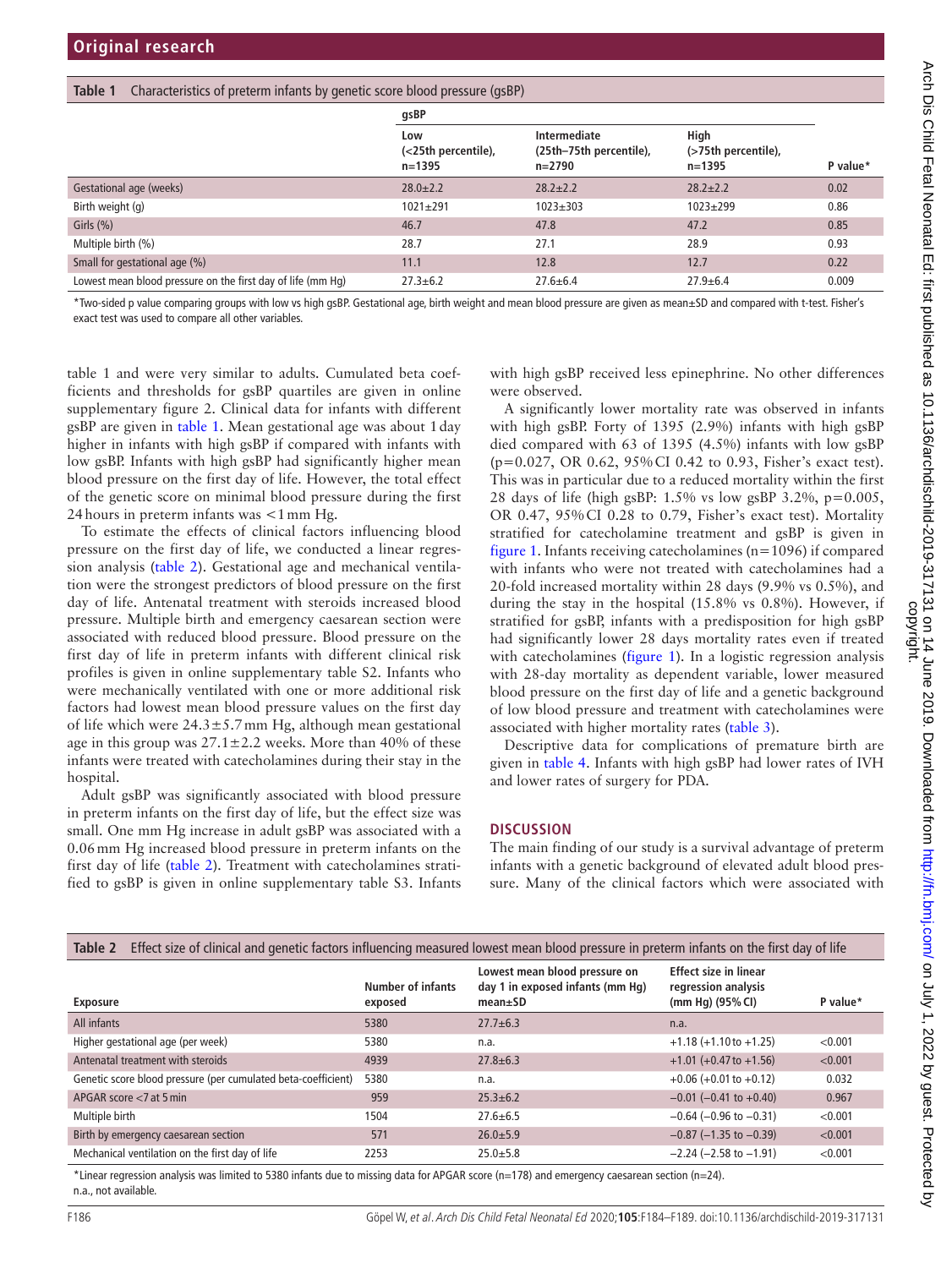

<span id="page-3-0"></span>**Figure 1** Mortality within the first 28 days of life stratified for genetic score blood pressure (gsBP) and treatment with catecholamines Treated infants: 28-day mortality, high vs low gsBP: p=0.015 (OR 0.48, 95% CI 0.26 to 0.87), Fisher's exact test.

blood pressure on the first day of life in our study have been reported previously[.4 16](#page-5-6) Due to the large size of our study, we were able to quantify the combined effects of these factors. These data should be helpful for clinicians who are uncertain if a preterm baby will need (eg, arterial umbilical) lines to monitor and treat low blood pressure.

In our cohort, infants with catecholamine therapy had higher mortality rates when compared with infants without catecholamine therapy, as also reported in other studies.<sup>20 21</sup> This might be due to confounding by indication, since drug treatment in our study was not randomised, for example, epinephrine is a standard drug for cardiopulmonary resuscitation. Within the subgroup of infants receiving catecholamine therapy, infants with high genetic blood pressure estimates had a 50% lower mortality rate. This supports the view that genetic predisposition to high blood pressure has only moderate effects on resting blood pressure, but might be lifesaving by enhancing the response to catecholamine therapy in life-threatening situations.

<span id="page-3-1"></span>

| Logistic regression of 28-day mortality<br>Table 3                                                                  |                           |                                               |                                                                                     |          |  |  |
|---------------------------------------------------------------------------------------------------------------------|---------------------------|-----------------------------------------------|-------------------------------------------------------------------------------------|----------|--|--|
| <b>Exposure</b>                                                                                                     | Number of infants exposed | <b>Mortality in exposed</b><br>infants $(\%)$ | OR (95% CI) for 28-day<br>mortality in multivariate<br>logistic regression analysis | P value* |  |  |
| All infants                                                                                                         | 5380                      | 2.4                                           | n.a.                                                                                | n.a.     |  |  |
| Higher gestational age (per week)                                                                                   | 5380                      | n.a.                                          | 0.81 (0.73 to 0.90)                                                                 | < 0.001  |  |  |
| Antenatal treatment with steroids                                                                                   | 4939                      | 2.2                                           | $0.66$ (0.38 to 1.17)                                                               | 0.15     |  |  |
| Measured lowest mean blood pressure on day 1 (per<br>additional mm Hq)                                              | 5380                      | n.a.                                          | 0.96 (0.92 to 0.998)                                                                | 0.038    |  |  |
| Genetic score blood pressure >P75                                                                                   | 1340                      | 1.6                                           | Ref.                                                                                | Ref.     |  |  |
| Genetic score blood pressure P25-P75                                                                                | 2689                      | 2.4                                           | 1.55 (0.90 to 2.68)                                                                 | 0.11     |  |  |
| Genetic score blood pressure <p25< td=""><td>1351</td><td>3.2</td><td>2.10 (1.18 to 3.74)</td><td>0.012</td></p25<> | 1351                      | 3.2                                           | 2.10 (1.18 to 3.74)                                                                 | 0.012    |  |  |
| APGAR score $<$ 7 at 5 min                                                                                          | 959                       | 5.3                                           | 1.36 (0.89 to 2.06)                                                                 | 0.15     |  |  |
| Multiple birth                                                                                                      | 1504                      | 2.9                                           | 1.55 (1.02 to 2.35)                                                                 | 0.039    |  |  |
| Birth by emergency caesarean section                                                                                | 571                       | 4.0                                           | 1.34 (0.79 to 2.29)                                                                 | 0.28     |  |  |
| Mechanical ventilation on the first day of life                                                                     | 2253                      | 4.6                                           | 1.64 (0.97 to 2.76)                                                                 | 0.065    |  |  |
| Dopamine                                                                                                            | 512                       | 8.4                                           | 0.98 (0.62 to 1.54)                                                                 | 0.92     |  |  |
| Dobutamine                                                                                                          | 595                       | 9.9                                           | 1.83 (1.18 to 2.83)                                                                 | 0.007    |  |  |
| Norepinephrine                                                                                                      | 299                       | 12.7                                          | 1.76 (1.08 to 2.88)                                                                 | 0.023    |  |  |
| Epinephrine                                                                                                         | 297                       | 23.2                                          | 9.90 (6.47 to 15.1)                                                                 | < 0.001  |  |  |
| n.a., not available.                                                                                                |                           |                                               |                                                                                     |          |  |  |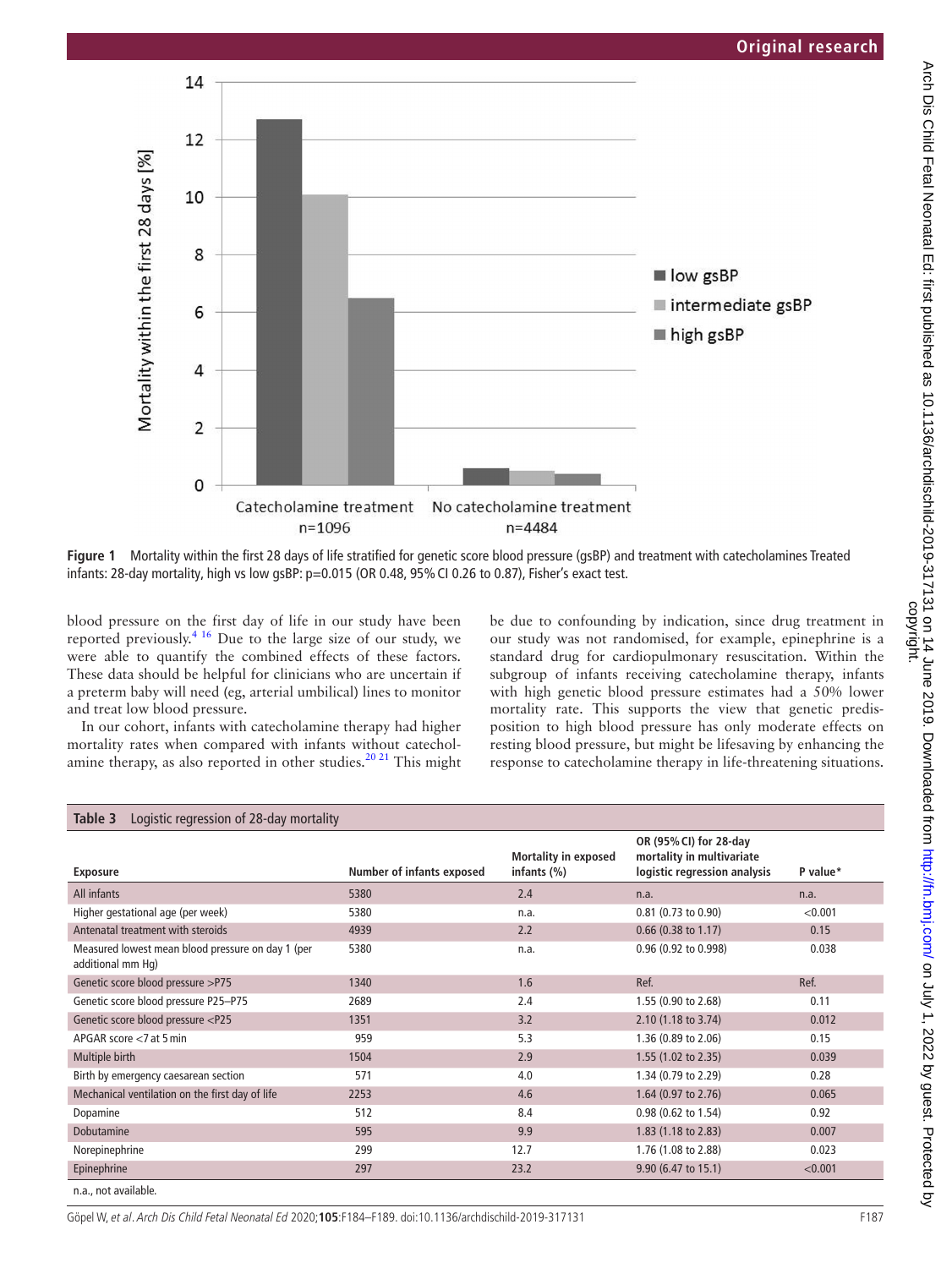<span id="page-4-0"></span>

|  |  |  | Table 4 Mortality and complications of premature birth stratified to genetic score blood pressure (gsBP) |  |  |  |  |
|--|--|--|----------------------------------------------------------------------------------------------------------|--|--|--|--|
|--|--|--|----------------------------------------------------------------------------------------------------------|--|--|--|--|

|                                                                                               | gsBP                                  |                                                 |                                        |                            |                         |
|-----------------------------------------------------------------------------------------------|---------------------------------------|-------------------------------------------------|----------------------------------------|----------------------------|-------------------------|
|                                                                                               | Low (<25th percentile),<br>$n = 1395$ | Intermediate (25th-<br>75th percentile), n=2790 | High (>75th percentile),<br>$n = 1395$ | OR (95% CI)<br>Low vs high | P value*<br>Low vs high |
| <b>Mortality</b>                                                                              | 63/1395 (4.5%)                        | 106/2790 (3.8%)                                 | 40/1395 (2.9%)                         | $1.60(1.07 - 2.40)$        | 0.027                   |
| Mortality within the first 28 days                                                            | 44/1395 (3.2%)                        | 66/2790 (2.4%)                                  | 21/1395 (1.5%)                         | $2.13(1.26 - 3.60)$        | 0.005                   |
| Intraventricular haemorrhage (IVH)                                                            | 280/1393 (20.1%)                      | 1497/2788 (17.8%)                               | 237/1395 (17.0%)                       | $1.23(1.02 - 1.49)$        | 0.036                   |
| IVH grade III or IV                                                                           | 97/1392 (7.0%)                        | 174/2787 (6.2%)                                 | 73/1393 (5.2%)                         | 1.35 (0.99–1.85)           | 0.058                   |
| Periventricular leukomalacia                                                                  | 49/1392 (3.5%)                        | 88/2786 (3.2%)                                  | 50/1392 (3.6%)                         | $0.98(0.66 - 1.46)$        | 1.000                   |
| Bronchopulmonary dysplasia                                                                    | 270/1394 (19.4%)                      | 511/2784 (18.4%)                                | 261/1394 (18.7%)                       | $1.04(0.86 - 1.26)$        | 0.700                   |
| <b>Sepsis</b>                                                                                 | 177/1393 (12.7%)                      | 338/2785 (12.1%)                                | 171/1393 (12.3%)                       | $1.04(0.83 - 1.30)$        | 0.775                   |
| Surgery for necrotising enterocolitis                                                         | 30/1395 (2.2%)                        | 71/2790 (2.5%)                                  | 35/1395 (2.5%)                         | $0.85(0.52 - 1.40)$        | 0.616                   |
| Surgery for persistent ductus arteriosus                                                      | 73/1395 (5.2%)                        | 117/2790 (4.2%)                                 | 47/1395 (3.4%)                         | $1.58(1.09 - 2.30)$        | 0.019                   |
| Surgery for retinopathy of prematurity<br>or vascular endothelial growth factor<br>antibodies | 51/1395 (3.7%)                        | 99/2790 (3.5%)                                  | 43/1395 (3.1%)                         | $0.70(0.43 - 1.14)$        | 0.463                   |

\*Two-sided p value comparing groups with low vs high gsBP. Fisher's exact test was used to compare variables.

Our data furthermore indicate that timing and dosage of current blood pressure treatment is not sufficient for all patients, and that a more personalised approach is needed.

Although inherited factors account for a substantial amount of blood pressure variance (and hypertension), it is still unclear why genetic predisposition for high blood pressure is so frequent in adults. $^{22}$  $^{22}$  $^{22}$  Polymorphisms which were used for calculation and group assignment in our study were identified in a very large genome-wide association study involving >200000 adults of European descent. In adults, genotypes which are associated with high blood pressure are robust risk factors for negative outcomes including stroke and coronary artery disease.<sup>[15](#page-5-5)</sup> Current concepts assume that a genetic background of high blood pressure is a neutral factor at birth and during early childhood, but results in high incidence of death due to cardiovascular causes later in life.[23 24](#page-5-13) Our data suggest that genetic traits for high blood pressure in adults are also associated with higher blood pressure in very premature infants. It is reasonable to assume that these traits are also associated with higher blood pressure in neonates, raising the question if they have been positively selected during human evolution because they are associated with lower death rates in infancy. $25$ 

In addition to lower mortality rates, infants with high gsBP had also lower rates of IVH, confirming previous reports that treatment of isolated hypotension might be helpful to reduce the burden of IVH.<sup>[12](#page-5-15)</sup>

It must be emphasised that our data do not provide guidance with regard to intravenous volume therapy and catecholamine therapy itself. Although we observed substantial beneficial effects of genetic predisposition to high blood pressure, it is uncertain how effective blood pressure in preterm infants can be stabilised and if current treatment concepts (ie, early dopamine, dobutamine) have similar effects as genetic predisposition. These important questions can only be solved by adequately powered prospective randomised trials.<sup>[26 27](#page-5-16)</sup>

Meta-analysis of late cord clamping, which increases intravascular volume after birth, demonstrated a reduced mortality rate in the treatment groups, $17$  although a large-scale randomised controlled trial did not find a significant difference for death or major morbidity.<sup>28</sup> These data indicate that a sufficient volume therapy is very important for postnatal stabilisation of preterm infants. However, in the GNN most centres already practice either late cord clamping or cord milking. Despite this fact,

infants with a predisposition for higher blood pressures had a survival advantage.

Our study has several limitations. Due to the minimal effect size of each polymorphism, the lack of systolic and diastolic blood pressure levels of infants and the much lower size of our cohort compared with adult datasets, we were not able to test the direct effects of single polymorphisms on blood pressure in preterm infants. This should be done with genome-wide association studies in preterm infants. Ideally, such studies will be able to analyse continuous blood pressure data and more endogenous exposures like cortisol levels and exogenous exposures like catecholamine dosing. This will hopefully result in identification of genetic variants with higher effect size and more specific scores which can be used for therapeutic decisions. Furthermore, our study only included infants of European descent and is therefore not generalisable to other populations.Although our results were unchanged if mothers with preeclampsia were excluded (data not shown), we were not able to test the effect of maternal hypertension, since maternal blood pressure data are not recorded in the GNN. Another limitation of our study is its focus on short-term outcomes. Genetically estimated blood pressure is a lifelong predisposition. Long-term outcome will be interesting, since the benefits of high estimated blood pressure with regard to such an important outcome measure like death suggest that long-term neurodevelopmental outcome of these infants might be superior as well.

Our data support causal protective effects of genetic determination to high blood pressure with regard to mortality in preterm infants. This effect was independent from catecholamine support and occurred within the first 4 weeks of life, suggesting that infants with a predisposition to low blood pressure might benefit from additional medications or altered treatment schedules (ie, personalised therapy). Long-term outcome data are pending. Future randomised controlled trials treating hypotension in preterm infants should consider the genetic predisposition of patients who are enrolled.

#### **Author affiliations**

- <sup>1</sup>Paediatrics, University of Lübeck, Lübeck, Germany <sup>2</sup>Neonatology, Brighton Sussex University Hospitals NHS Trust, Brighton, UK <sup>3</sup>Institute for Medical Biometry and Statistics Lübeck, Lübeck, Germany <sup>4</sup>Neonatology and Pediatric Intensive Care, University Hospital of Cologne, Cologne, Germany
- <sup>5</sup>Department of Paediatrics, University of Cologne, Cologne, Germany